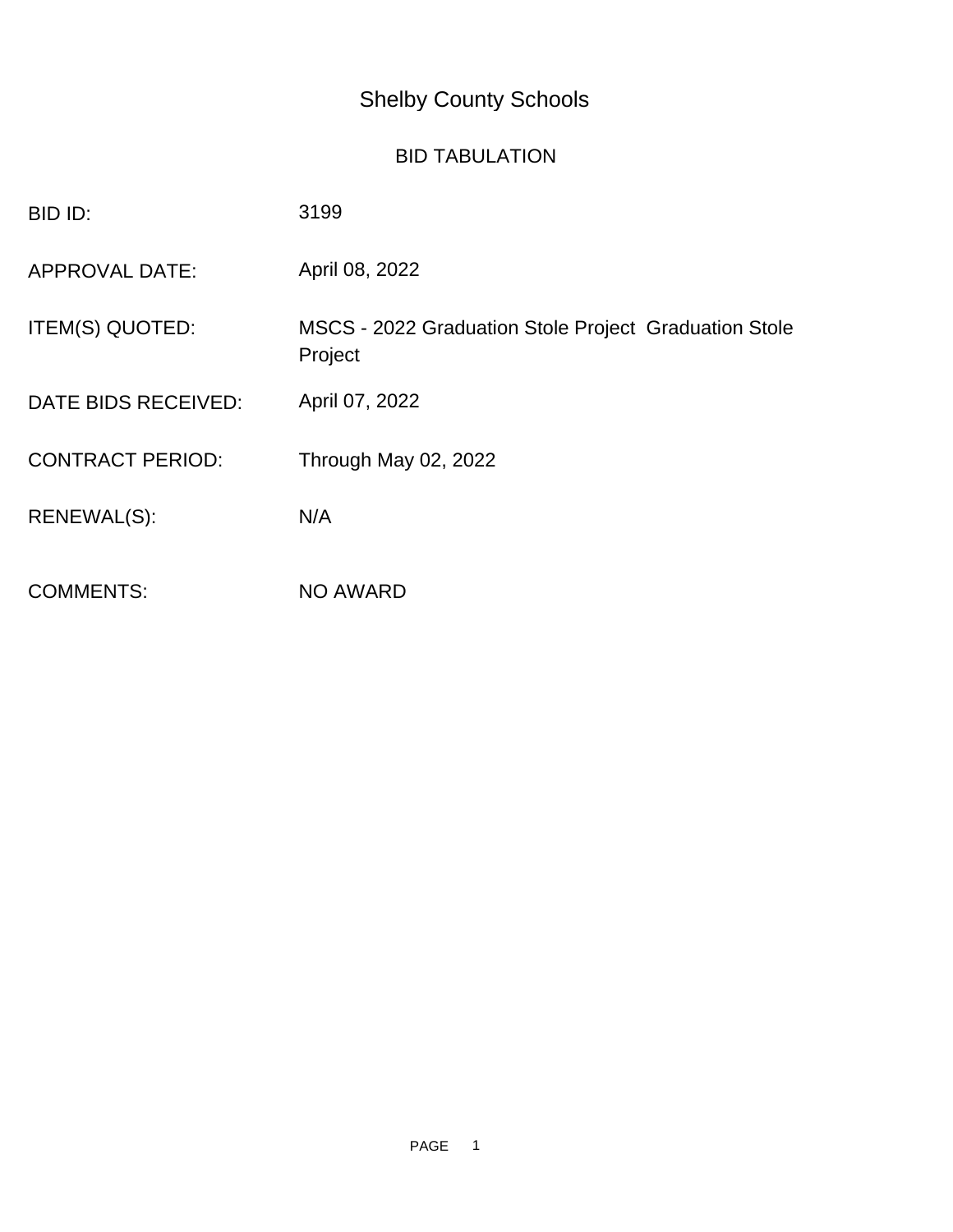| <b>Name</b><br>,,,,<br>enao          | .<br>erms<br>$\overline{\phantom{a}}$<br>. | `erm⊾<br>ment<br>$\sim$ |
|--------------------------------------|--------------------------------------------|-------------------------|
| Olvmpia<br>$1 - 1$<br><b>iotions</b> |                                            |                         |

PAGE 2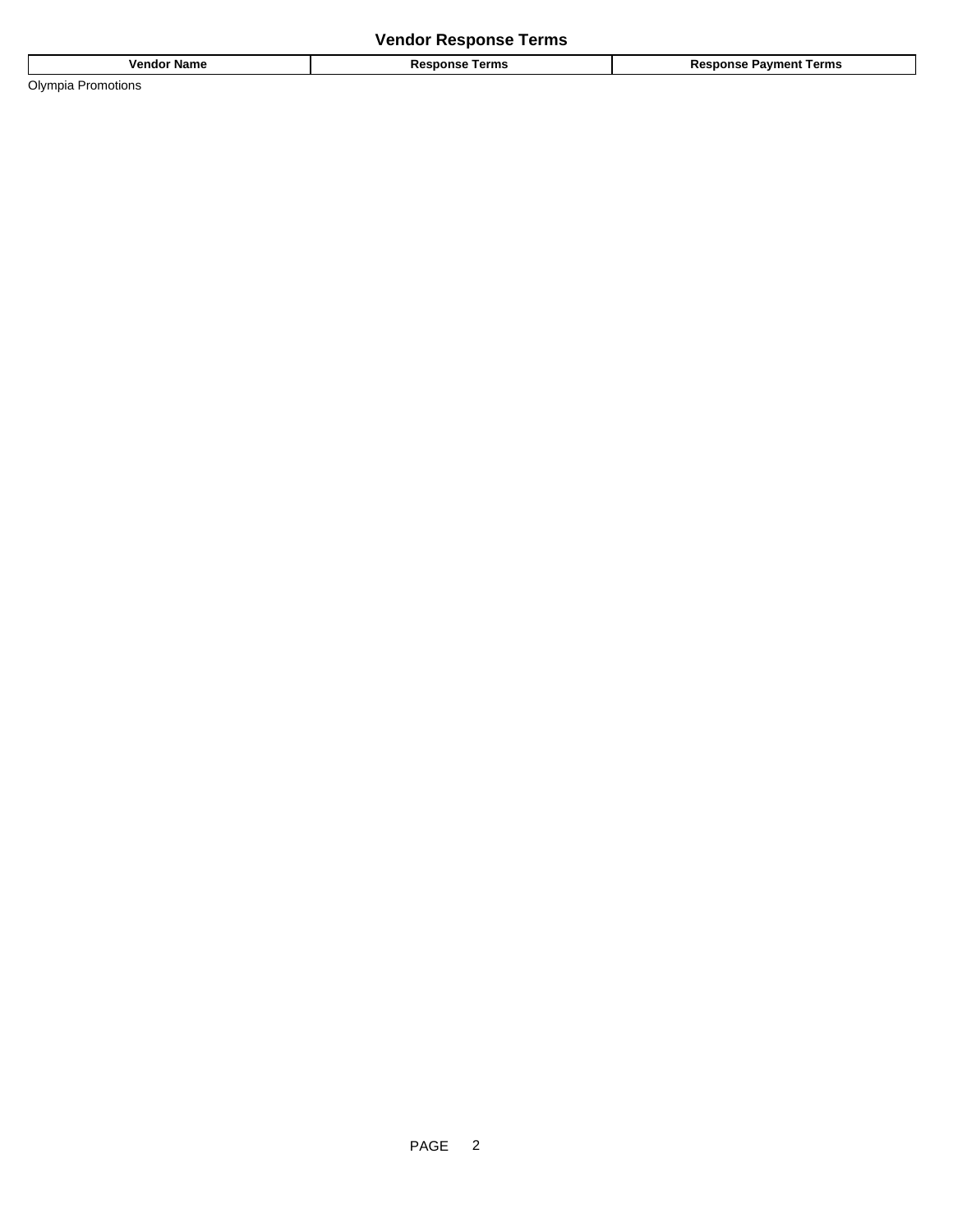ITEM NO. 1 - Graduation Stole Memphis Shelby County Schools 2022 Graduation Stoles Project • Graphic Art will be provided at award of bid. Stoles must be imprinted and prepackaged and delivered to MSCS 160 S Hollywood, loading Dock, no later than COB May 2, 2022. • Stoles must be prepackaged by school count and labeled by Schools. (Spreadsheet Attached by School Count) • Extra Stoles will be packaged and sent to MSCS, 160 S Hollywood, Memphis, TN 38112. Specifications Include: 72" White with Blue trim Imprinted on both sides QTY 6050 1 - Count, Estimated Quantity - 6,050 ITEM AWARD NOTES: Cancelled request due to time and financial constraints. Stakeholder - SC 04/08/2022 "NO

| AWARD" made.                        |                                                                                                                                                                                       |                 |
|-------------------------------------|---------------------------------------------------------------------------------------------------------------------------------------------------------------------------------------|-----------------|
| <b>VENDOR NAME</b>                  | ITEM MANUFACTURER & PART NUMBER                                                                                                                                                       | UNIT PRICE (\$) |
| Olympia Promotions                  | Custom White Satin #CS-Stole.72                                                                                                                                                       | 5.7400          |
| <b>VENDOR REFERENCE NUMBER:</b>     | Stole.72                                                                                                                                                                              |                 |
| <b>RESPONSE ITEM PAYMENT TERMS:</b> | Net-20 Deposit if No Financial Statement                                                                                                                                              |                 |
| <b>RESPONSE ITEM NOTES:</b>         | Delivery date / Production is based on receipt of High Quality final Graphic art file(s) for<br>this project with PO by Friday Morning April 8, 22. Any delay in providing such Final |                 |
|                                     | Print Files will delay the project accordingly.                                                                                                                                       |                 |